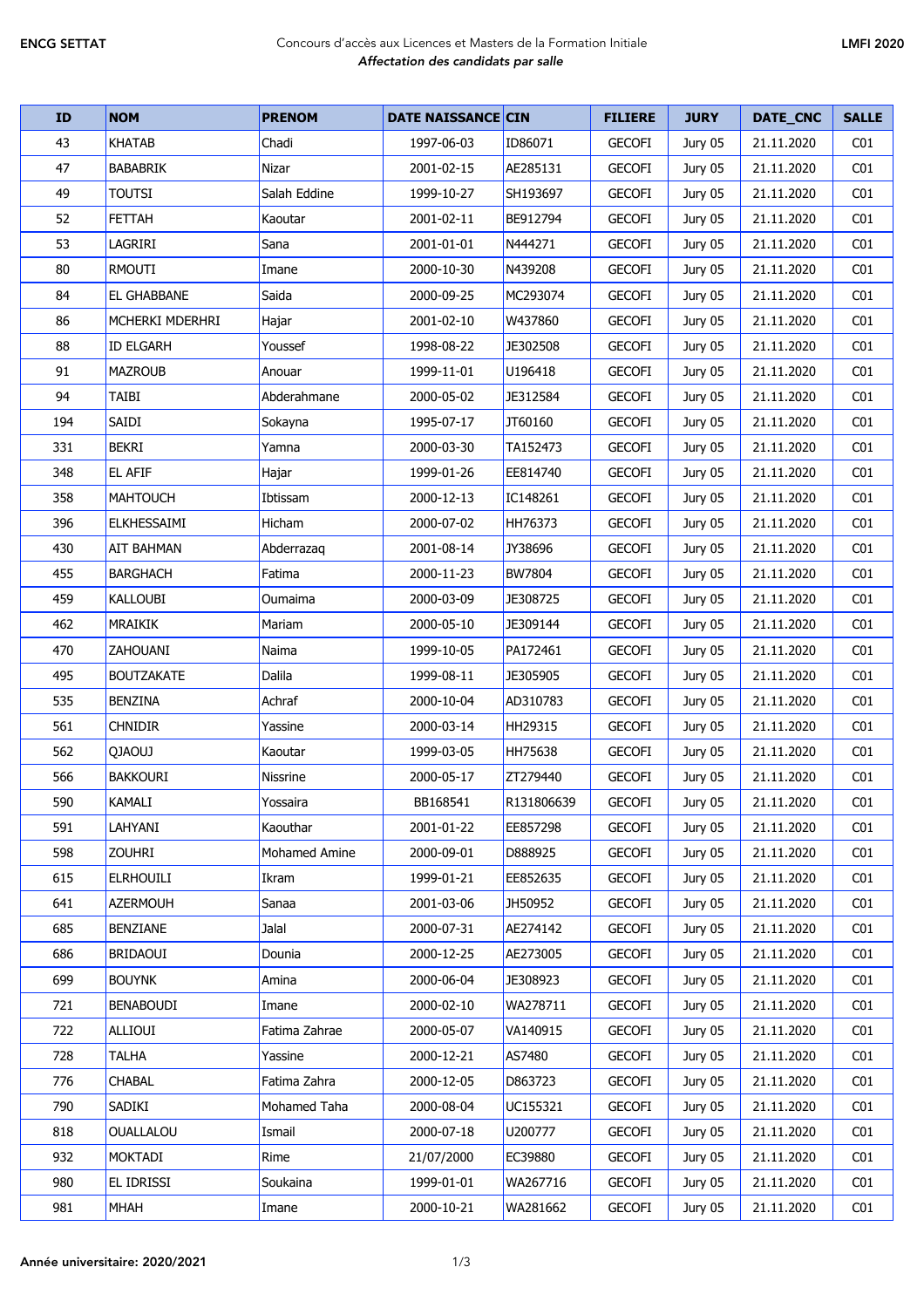## ENCG SETTAT Concours d'accès aux Licences et Masters de la Formation Initiale *Affectation des candidats par salle*

| ID   | <b>NOM</b>         | <b>PRENOM</b>  | <b>DATE NAISSANCE CIN</b> |          | <b>FILIERE</b> | <b>JURY</b> | DATE_CNC   | <b>SALLE</b>    |
|------|--------------------|----------------|---------------------------|----------|----------------|-------------|------------|-----------------|
| 983  | <b>ALAABQARY</b>   | Roua           | 2000-04-24                | JH56653  | <b>GECOFI</b>  | Jury 05     | 21.11.2020 | CO <sub>1</sub> |
| 995  | <b>CHADLI</b>      | Kaoutar        | 2001-01-12                | BW10614  | <b>GECOFI</b>  | Jury 05     | 21.11.2020 | CO <sub>1</sub> |
| 1012 | <b>YAKOUTY</b>     | Hassan         | 2000-04-29                | T298390  | <b>GECOFI</b>  | Jury 05     | 21.11.2020 | CO <sub>1</sub> |
| 1027 | <b>ENNAYEM</b>     | Mohamed        | 2000-10-08                | D923542  | <b>GECOFI</b>  | Jury 05     | 21.11.2020 | CO <sub>1</sub> |
| 1043 | <b>DAHKOUNE</b>    | Chaimae        | 2000-10-13                | WA281053 | <b>GECOFI</b>  | Jury 05     | 21.11.2020 | CO <sub>1</sub> |
| 1047 | <b>BENSTITOU</b>   | Fatima-Ezzahra | 2000-06-29                | EE925757 | <b>GECOFI</b>  | Jury 05     | 21.11.2020 | CO <sub>1</sub> |
| 1221 | AIT ABDELKADER     | Hasna          | 2000-09-20                | JY37637  | <b>GECOFI</b>  | Jury 05     | 21.11.2020 | CO <sub>1</sub> |
| 1223 | <b>ERRAJI</b>      | Houda          | 2000-08-14                | BA4686   | <b>GECOFI</b>  | Jury 05     | 21.11.2020 | CO <sub>1</sub> |
| 1225 | <b>NAMOUH</b>      | Nohaila        | 2001-01-06                | BB178952 | <b>GECOFI</b>  | Jury 05     | 21.11.2020 | CO <sub>1</sub> |
| 1227 | ER-RAZY            | Fadwa          | 2000-05-12                | Q344060  | <b>GECOFI</b>  | Jury 06     | 21.11.2020 | CO <sub>2</sub> |
| 1273 | <b>OUTALEB</b>     | Nadia          | 2000-01-25                | JE309449 | <b>GECOFI</b>  | Jury 06     | 21.11.2020 | CO <sub>2</sub> |
| 1289 | <b>EL KAMILI</b>   | Kaouthar       | 1998-10-28                | Y436927  | <b>GECOFI</b>  | Jury 06     | 21.11.2020 | CO <sub>2</sub> |
| 1339 | <b>BOURIK</b>      | Hanane         | 2000-02-27                | JE308967 | <b>GECOFI</b>  | Jury 06     | 21.11.2020 | CO <sub>2</sub> |
| 1340 | <b>ESSAKHY</b>     | Hanane         | 2000-07-13                | JH50378  | <b>GECOFI</b>  | Jury 06     | 21.11.2020 | CO <sub>2</sub> |
| 1345 | <b>AITADDI</b>     | Douaa          | 2000-09-09                | EE930110 | <b>GECOFI</b>  | Jury 06     | 21.11.2020 | CO <sub>2</sub> |
| 1478 | EL HALLAOUI        | Oussama        | 2001-01-09                | Z638552  | <b>GECOFI</b>  | Jury 06     | 21.11.2020 | CO <sub>2</sub> |
| 1492 | <b>HARROUN</b>     | Mohamed        | 1998-01-18                | ka66085  | <b>GECOFI</b>  | Jury 06     | 21.11.2020 | CO <sub>2</sub> |
| 1496 | <b>CHERQAOUI</b>   | Khaoula        | 2000-12-17                | JB513566 | <b>GECOFI</b>  | Jury 06     | 21.11.2020 | CO <sub>2</sub> |
| 1501 | <b>BOULODLI</b>    | Mina           | 1998-12-28                | JK36125  | <b>GECOFI</b>  | Jury 06     | 21.11.2020 | CO <sub>2</sub> |
| 1521 | <b>AGOUZOUL</b>    | Maryem         | 1999-09-16                | JB510484 | <b>GECOFI</b>  | Jury 06     | 21.11.2020 | CO <sub>2</sub> |
| 1536 | EL-LAHLOUHI        | Meryeme        | 2000-10-06                | EA230435 | <b>GECOFI</b>  | Jury 06     | 21.11.2020 | CO <sub>2</sub> |
| 1549 | <b>KAABAD</b>      | Abderrahim     | 2000-12-10                | HH182269 | <b>GECOFI</b>  | Jury 06     | 21.11.2020 | CO <sub>2</sub> |
| 1565 | JEMMARI            | Ez-Zahra       | 2000-08-01                | JC598561 | <b>GECOFI</b>  | Jury 06     | 21.11.2020 | CO <sub>2</sub> |
| 1569 | ELBAGHDADI         | Mohamed        | 2000-06-27                | EE903522 | <b>GECOFI</b>  | Jury 06     | 21.11.2020 | CO <sub>2</sub> |
| 1622 | <b>NANI</b>        | Hajar          | 2000-04-20                | EE916802 | <b>GECOFI</b>  | Jury 06     | 21.11.2020 | CO <sub>2</sub> |
| 1623 | <b>OUARRI</b>      | Imane          | 2000-06-04                | EE908349 | <b>GECOFI</b>  | Jury 06     | 21.11.2020 | CO <sub>2</sub> |
| 1638 | <b>YOUNES</b>      | Asmae          | 2000-03-24                | V357831  | <b>GECOFI</b>  | Jury 06     | 21.11.2020 | CO <sub>2</sub> |
| 1654 | LAMRANI            | Mohamed        | 1999-04-22                | EE862834 | <b>GECOFI</b>  | Jury 06     | 21.11.2020 | CO <sub>2</sub> |
| 1675 | TALBI              | Ilham          | 2000-11-13                | JM840141 | <b>GECOFI</b>  | Jury 06     | 21.11.2020 | CO <sub>2</sub> |
| 1703 | BIHIA              | Karima         | 1999-07-28                | J529790  | <b>GECOFI</b>  | Jury 06     | 21.11.2020 | CO <sub>2</sub> |
| 1723 | <b>AMECHRAL</b>    | Abdelhafid     | 1997-08-28                | JE305923 | <b>GECOFI</b>  | Jury 06     | 21.11.2020 | CO <sub>2</sub> |
| 1725 | LAMGHARI           | Hajar          | 2000-05-28                | VA128105 | <b>GECOFI</b>  | Jury 06     | 21.11.2020 | CO <sub>2</sub> |
| 1756 | <b>MOUKRAM</b>     | Imane          | 1999-07-11                | HH123218 | <b>GECOFI</b>  | Jury 06     | 21.11.2020 | CO <sub>2</sub> |
| 1757 | <b>SMEH</b>        | Chaima         | 2000-11-28                | J545517  | <b>GECOFI</b>  | Jury 06     | 21.11.2020 | CO <sub>2</sub> |
| 1760 | LOUGZAILI          | Nouama         | 2000-11-11                | Ec62921  | <b>GECOFI</b>  | Jury 06     | 21.11.2020 | CO <sub>2</sub> |
| 1797 | <b>AIT SLIMANE</b> | Hasna          | 2000-05-02                | JC601506 | <b>GECOFI</b>  | Jury 06     | 21.11.2020 | CO <sub>2</sub> |
| 1800 | KABILI             | Fatima         | 2000-06-16                | J543302  | <b>GECOFI</b>  | Jury 06     | 21.11.2020 | CO <sub>2</sub> |
| 1814 | SARGALI            | Ikhlas         | 2000-09-05                | HH28949  | <b>GECOFI</b>  | Jury 06     | 21.11.2020 | CO <sub>2</sub> |
| 1846 | <b>EL KASSEH</b>   | Adam           | 1997-04-12                | EE802210 | <b>GECOFI</b>  | Jury 06     | 21.11.2020 | CO <sub>2</sub> |
| 1855 | RAHHALI            | Yetto          | 2000-06-28                | sh200732 | <b>GECOFI</b>  | Jury 06     | 21.11.2020 | CO <sub>2</sub> |
| 1913 | <b>CHTAIBI</b>     | Badreddine     | 2000-06-28                | QA184914 | <b>GECOFI</b>  | Jury 06     | 21.11.2020 | CO <sub>2</sub> |
| 1949 | <b>BOUFOUS</b>     | Latifa         | 2001-01-30                | BW5491   | <b>GECOFI</b>  | Jury 06     | 21.11.2020 | CO <sub>2</sub> |
| 2019 | <b>ASFOUR</b>      | Fatima-Zahra   | 2000-02-24                | WA286437 | <b>GECOFI</b>  | Jury 06     | 21.11.2020 | CO <sub>2</sub> |